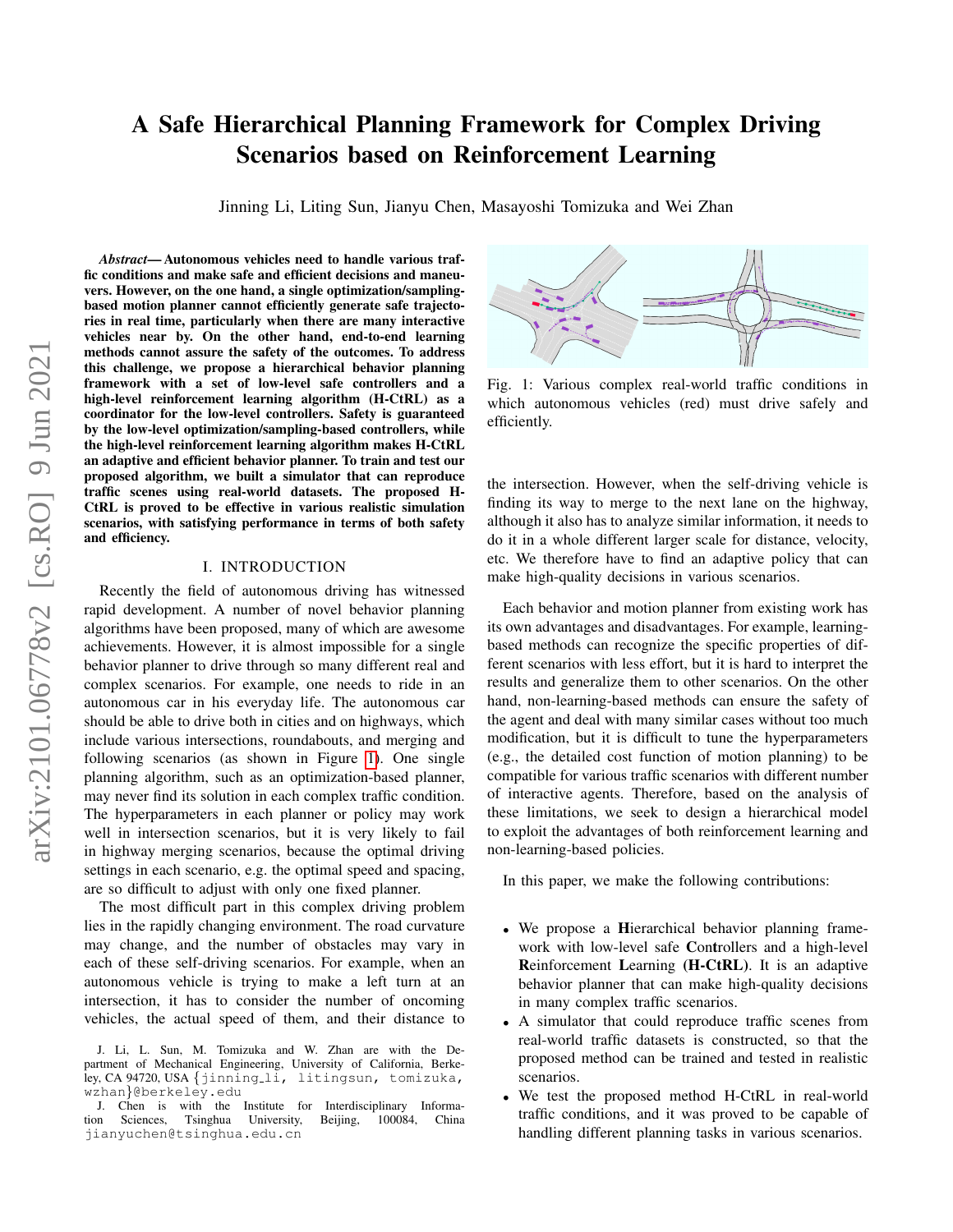# II. RELATED WORK

# *A. Non-Learning Based Methods*

Non-learning-based decision-making modules are considered to be safe-guaranteed and interpretable [1], [2]. But these planners tends to be too conservative. In [3], [4], this problem was addressed by making the autonomous agent more cognizant of and reactive to obstacles. The authors of [5] proposed another framework leveraging effects on human actions to make it more interactive. However, the methods aforementioned suffer more or less from their long computation time. Constrained Iterative Linear Quadratic Regulator [6] significantly reduced the operation time while preserving the safety. We try to inherit the safe guarantees and fast operation time from these methods, and select nonlearning-based planners as our low-level safe controllers.

#### *B. Supervised Learning*

The application of supervised learning on autonomous driving dates back to the work in [7]. The authors of [8] then learned a map from raw pixels directly to steering commands, where the concept of imitation learning (IL) began to surface. A more robust perception-action model was developed in [9]. To enhance the safety of IL, [10] proposed a hierarchical framework which utilized a high-level IL policy and a low-level MPC controller to improve efficiency and safety. Similarly, to make IL generalizable and deal with complex urban scenarios, the authors of [11] learned policies from offline connected driving data, and integrated a safety controller at test time.

# *C. Reinforcement Learning*

Reinforcement learning (RL) has also been extensively explored in autonomous driving. The algorithm in [12] adopted Recurrent Neural Networks for information integration, and learned an effective driving policy on simulators. The work in [13] developed a realistic translation network to make sim2real possible. [14], [15] developed robust policies to make self-driving cars capable of driving through complex urban scenarios. One can also consider to incorporate prediction models [16], [17] to build model-based RL planners. We believe RL is a suitable high-level policy candidate. It can learn from experience to know which low-level controller is the most suitable at a specific time step.

Hierarchical Reinforcement Learning (HRL) can make the learning process more sample-efficient. The idea is to reuse the well trained network of one sub-goal on other similar tasks in HRL [18], [19].

There are also many variants of HRL. The work in [20] integrated a sampling-based motion planner with a highlevel RL policy, which can solve long horizon problems. Similarly, [21] combined deep reinforcement learning with Monte Carlo sampling to achieve tactical decision making for autonomous vehicles. Authors of [22] developed SAVED which augmented the safety of model-based reinforcement learning with Value estimation from demonstrations. Only to plan in normal scenarios is not enough for reliable selfdriving cars, so the authors of [23] developed a hybrid method with RL and IL policies to plan safely in near accident scenarios. The authors of [24] proposed an attentionbased architecture that can deal with a varying number of obstacles and the interaction in between.

We adopted the basic ideas to reuse low-level controllers, and aimed to design a novel planning module that works in various traffic conditions. The high-level RL was trained to recognize and react to different environments, while the lowlevel conventional controllers fulfill the goals sent from the high-level RL and guarantee the safety in the same time.

# III. PROBLEM STATEMENT

Throughout the paper, we focus on the behavior planning problem in different complex urban traffic scenarios. There is one ego agent and many other obstacle cars in the environment. Each of them has its own behavior pattern. Thus, we need a mechanism to model the evolution of each scene and the interactions among agents. We formulate the problem as a Partially Observable Markov Decision Process (POMDP). A POMDP can be defined as a tuple:  $\langle S, A, \mathcal{O}, \mathcal{T}, \mathcal{Z}, \mathcal{R}, \gamma \rangle$ . S denotes the state space and  $s \in S$  is a state of the environment. A is defined to be the action space and  $a \in A$ is an action taken by the ego agent.  $o \in \mathcal{O}$  is an observation received by the ego agent. The transition model  $\mathcal{T}(s, a, s')$  is the probability of the transition from a current state - action pair  $(s, a)$  to s' at the next time step.  $\mathcal{Z}(s, o)$  denotes the transition model, which calculates the probability of ending in the observation  $o$  given a state  $s$ . The reward function is defined by  $\mathcal{R}(s, a)$ , which yields a specific reward via a state - action pair  $(s, a)$ . The discount factor is denoted by  $\gamma$ . The overall objective is to maximize the expected discount reward and find the corresponding optimal policy

$$
\pi^* = \arg \max_{\pi} \mathbb{E}\left[\sum_{t=0}^{\infty} \gamma^t \mathcal{R}(s^t, \pi(o^t))\right]
$$
 (1)

where  $s^t$ ,  $o^t$  are the state and the observation at timestep t of the environment, respectively.

# IV. METHOD

#### *A. H-CtRL Framework*

We propose to solve the POMDP aforementioned with a hierarchical behavior planning framework H-CtRL (shown in Figure [2\)](#page-2-0). It can be viewed as an integrated solver for the POMDP. We input the current state of the environment into the framework and then it outputs actions to be executed by the ego agent. The hierarchical framework consists of a collection of low-level controllers with safety constraints and a high-level Reinforcement Learning policy to manage them all. We aim to find an optimal high-level policy  $\pi^*$  that can take advantage of one controller at a specific time step when doing behavior planning for the autonomous agent.

In details, the state  $s_t$  of the problem at the time step t is designed to be the low-dimensional states of all agents presented in the environment at  $t$ , namely,

$$
s_t = \begin{bmatrix} s_t^1 & || & s_t^2 & || & \dots & || & s_t^m \end{bmatrix}
$$
\n
$$
s_t^i = \begin{bmatrix} x_t^i & y_t^i & v_t^i & \theta^i \end{bmatrix}, \ i \in [1, m] \tag{2}
$$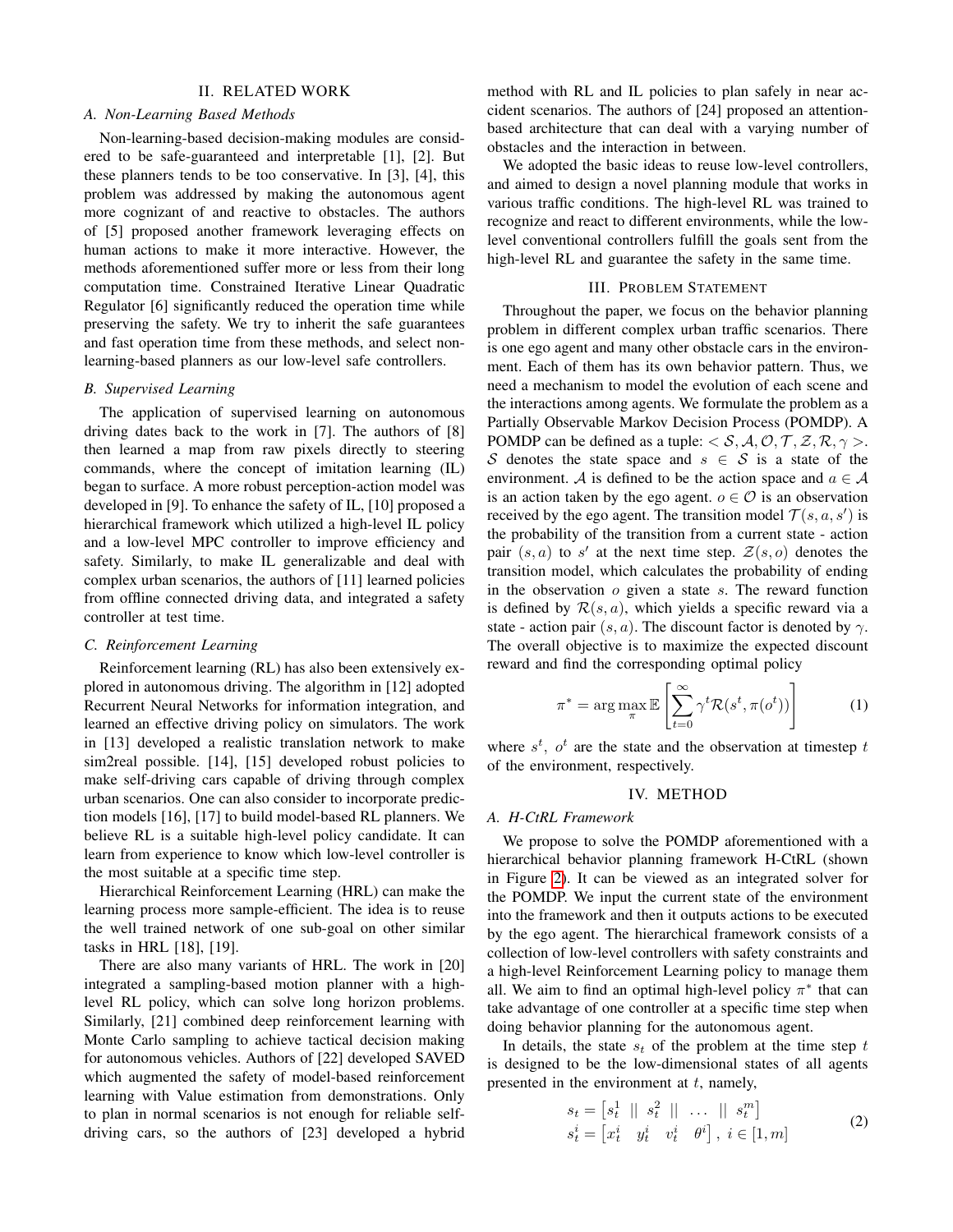<span id="page-2-0"></span>

Fig. 2: The hierarchical framework with low-level safe controllers and a high-level RL algorithm.

where  $s_t^i$ ,  $i \in [0, m]$  is the low-dimensional state of the *i*-th agent in the environment at time step t (note that  $s_t^0$ ) denotes the state of the ego agent), and  $s_t$  is the state of the environment. The operator  $\parallel$  here is the concatenation operator. The action at time step t is denoted by  $a_t = [acc_t \, \delta_t]$ where  $acc_t$  and  $\delta_t$  are the acceleration and the steering angle of the ego agent, respectively. We choose the states of the  $k$  nearest neighbors around the ego vehicle at time step  $t$  to be the observation, namely,  $o_t = \begin{bmatrix} o_t^1 & || & o_t^2 & || & \dots & || & o_t^k \end{bmatrix}$ where  $o_t^i$ ,  $i \in [1, k]$  is the state of the *i*-th nearest obstacle around the ego car. We refer [25] and select the bicycle model as the transition model for the ego agent. As for the other vehicles in the scene, their states would evolve according to the definition by the environment or the simulator.

**Low-Level Safe Controllers** consist a set of  $n$  nonlearning-based controllers, denoted by  $\{f_1, f_2, \ldots, f_n\}$ . They are like the workers within the hierarchical framework, who are responsible for specific tasks assigned by high-level coordinators. Each  $f_i$ ,  $i \in [1, n]$  has its own behavior pattern, either cooperative or selfish, either defensive or aggressive. Although they can lead to different driving strategies, they all have their own safety constraints when performing motion planning. For example, sampling-based planners would assign little probability to the area where an accident is more likely to happen, and optimization-based controllers would have huge cost in the objective function when the output lands in the dangerous area. Since the chosen lowlevel controller is the one whose action directly affects the evolution of the environment, these safety constraints of the low-level controllers are generally a good property that guarantees the safety of the whole hierarchical behavior planning framework. Specifically, the low-level controller takes in the observation  $o_t$  and gives back an action  $a_t$  at the time step  $t$ .

The High-Level Reinforcement Learning policy is the coordinator in this framework. It makes observations from the environment and gets to choose one of the low-level controllers that is the most suitable given the current ob-

# <span id="page-2-1"></span>Algorithm 1 H-CtRL Training Algorithm

- 1: Initialize the simulation environment env and get an initial observation  $o_t$ .
- 2: Initialize the policy and the target Q-network with weights  $\theta$  and  $\theta^-$ . Set  $\theta^- \leftarrow \theta$ .
- 3: Instantiate an empty reply buffer  $\beta$  with a maximum length of  $l_B$ .
- 4: for  $h \leftarrow 0$  to N steps do
- 5: Select an action  $a_h \leftarrow \arg \max_{a_h} Q_\theta(o_h, a_h)$  according to the  $\epsilon$  – greedy.
- 6: Given  $o_h$ , the chosen low-level controller corresponding to  $a_h$  acts p timesteps in env to get the next observation  $o_{h+1}$  and the reward  $r_h$ .
- 7: Push the transition  $\mathcal{T} = \begin{bmatrix} o_h & a_h & r_h & o_{h+1} \end{bmatrix}$  into B.
- 8: Update the weights  $\theta$  of the policy Q-network using the replay buffer  $B$ .
- 9: if h mod target\_update\_frequency == 0 then 10:  $\theta^- \leftarrow \theta.copy()$
- 11: if the episode is done then 12: Record the cumulative reward in this episode.
- 13: Reset *env* and get an initial observation  $o_{t+1}$ .
- 

servation. Therefore, the action space of the high-level RL is reduced and discretized from the original continuous space to a finite set of low-level controller's id  $\{1, 2, \ldots, n\}$ . The actions of RL can be viewed as intermediate actions within the hierarchical framework, whereas the final output actions that directly interact and affect the environment are the outputs of low-level controllers. Here, we should note that to reduce the cardinality of the actions within one episode and improve the stability of the algorithm, the highlevel RL switches its choice of low-level controllers every  $p$  time steps, which means within the  $p$  time steps of the environment, only one chosen low-level controller would plan trajectories consistently and would not be disabled by the RL. We therefore introduce the new timestep  $h$  for the high-level RL: the original time step  $t = h \cdot p$  should coincide with the time step  $h$  in RL.

The state and the observation at each time step of the RL problem are defined accordingly as  $s_h$  and  $o_h$  as aforementioned. One way to get  $s_h$  and  $o_h$  is to convert the time scale in RL back to the original scale, thus  $s_h$  and  $o_h$  should be the state and the observation at time step  $t = h \cdot p$  in the environment. The transition model of RL is also defined within the new time scale, namely,  $\mathcal{T}(s_h, a_h, s_{h+1})$ , where  $s_{h+1}$  is the next state of  $s_h$  after applying p actions by the low-level controller corresponding to  $a_h$ . Because of the existence of low-level controllers, we no longer need to worry about various tedious design details of the reward function  $\mathcal{R}(s_h, a_h)$ , and can simply adopt a very high-level one that encourages the completion of the planning task as fast as possible without any collision. In detail, the ego agent receives a positive reward that is proportion to its progress along its reference trajectory and a negative reward if the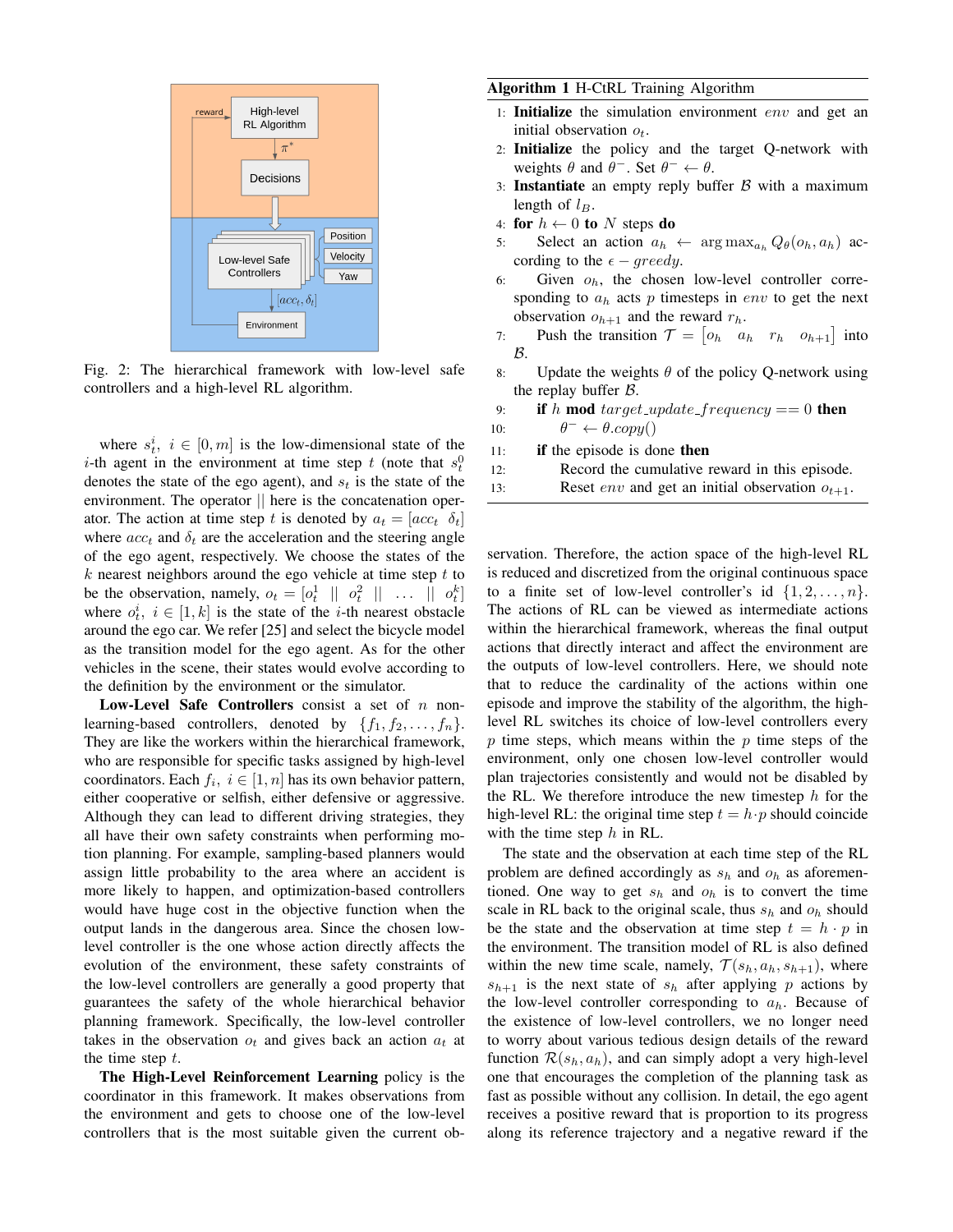episode terminates early because of collision or low-level controller failure or other factors.

Generally, the high-level RL can be trained using any model-free RL algorithms. In this paper, we choose to use Double Deep Q-Network (DDQN) in [26] to learn our highlevel RL policy, for it is more stable and has less variance. The pseudo-code for the hierarchical planning framework is shown in algorithm [1.](#page-2-1)

# V. EXPERIMENTS

# *A. Simulator*

We constructed our own simulation environment based on the INTERACTION Dataset [27] and the OpenAI GYM toolkit. The road maps in the simulator were loaded from the INTERACTION Dataset map collections, which contained various real-world traffic scenarios recorded from many different countries. After the simulator finished constructing the road map, we specify an initial timestep from where vehicles data were loaded. The states of these vehicles other than the ego agent were all loaded from the dataset at each time step. Since these vehicle data were all collected from real-word traffics, we could simulate relatively realistic traffic conditions. The ego agent in the simulator would then be our self-driving car equipped with H-CtRL. The transition model of the ego agent was the bicycle model. When running experiments in the simulator, we input into it one low-level action,  $a_t = [acc_t, \delta_t]$ , and then it would take one step and output a reward, an observation, and a boolean indicating whether the episode had terminated, according to the bicycle model and the dataset.

#### *B. Scenarios*

We consider two road maps from the INTERACTION dataset, and design different driving tasks in each of them.

- TC\_BGR\_Intersection\_VA (VA). It is a map of a busy and complex intersection, which makes it difficult for the ego agent to avoid collisions.
- DR\_USA\_Roundabout\_SR (SR). The map is collected from a real-world roundabout. The map is bigger than the previous intersection map and thus is difficult to navigate through.

Since there are four directions in both scenarios, we design similar tasks in each of them. The ego agent should navigate through the traffic safely to make unprotected left turns, unprotected right turns, and straight crossings. By unprotected left or right turns, we mean that one must yield to other vehicles when turning left on green lights and turning right on red lights according to the traffic rules.

# *C. Low-level Controllers*

Generally speaking, we can choose any mature nonlearning-based planner to make the proposed hierarchical framework inclusive and powerful. In this paper, we consider  $n = 9$  different Constrained Iterative Linear Quadratic Regulators (CILQR) [6] as the set of low-level controllers. The objective of CILQR is to find an optimal control

sequence, namely, an optimal action sequence  $a^*$  given an initial observation  $o_0$  that minimizes a cost function:

<span id="page-3-0"></span>
$$
a^*, o^* = \arg\min_{a,o} \left\{ \phi(o_N) + \sum_{t=0}^{N-1} L(o_t, a_t) \right\}
$$
  
s.t.  $o_{t+1} = f(o_t, a_t), t = 0, 1, ..., N - 1$   
 $g_t(o_t, a_t) < 0, t = 0, 1, ..., N - 1$   
 $g_N(o_N) < 0$  (3)

where N is the planning horizon,  $L(\cdot)$  and  $\phi(\cdot)$  are the cost functions,  $f(\cdot)$  is the transition model, and  $g_t(\cdot)$ 's are the safety and dynamics constraints.

From a theoretical point of view, Chen *et al* proved in Theorem 1 in [6] that for the problem in Equation [3,](#page-3-0) the output trajectories  $\{o_t^{(k)}, a_t^{(k)}\}$  at the k–th step will converge to a local optimum as  $k \rightarrow 0$  when using the CILQR algorithm. Compared to other non-learning based methods, CILQR solves the optimal control problem with non-convex constraints and non-linear system dynamics much faster with a guarantee to converge. Learning based methods do not introduce constraints on dynamics and have no guarantee of a convergence either.

It has been tested with on-road driving scenarios and is proved to be able to avoid obstacles successfully. However, the main drawback of CILQR is that it tends to be very aggressive if its reference speed is too fast. For example, when the ego agent is following slow traffic in an urban scenario, it always tries to pass the cars in the front whenever it finds a gap. This maneuver style may cause serious problems, because a sudden move is highly likely to result in collisions in such dense traffic with many occlusions. The dangerous decision is mainly because of the high reference speed that the controller tempts to track. Since the objective function penalizes its deviation from the reference trajectory, it is willing to sacrifice the safety to bypass the obstacles.

Therefore, we seek to apply the high-level RL policy to choose the most suitable reference and the most appropriate setting for low-level controllers. We design a fixed finite set of candidate reference speed for the high-level RL to choose. The set includes 9 possible discrete speeds:  $v_{ref} \in$  ${0, 2, 3, 4, 5, 6, 7, 8, 9}$  (m/s). Each reference speed corresponds to a different CILQR controller that has a different behavior pattern. For example, the one with the reference speed  $v_{\text{ref}} = \frac{0m}{s}$  is the most conservative one, because it would yield to any obstacle in the environment, whereas the one with  $v_{ref} = 9m/s$  is the most aggressive one, for it would tries its best to track the high reference speed and the safety would be compromised. The high-level RL aims to balance between the safety and the passing time given the current observations, so as to make the ego agent capable of handling various complex scenarios.

# *D. Baseline Methods*

We compared the following policies in the experiments:

• CILQR#3. The third low-level CILQR controller with a reference speed of  $3m/s$ . No high-level RL policy is used.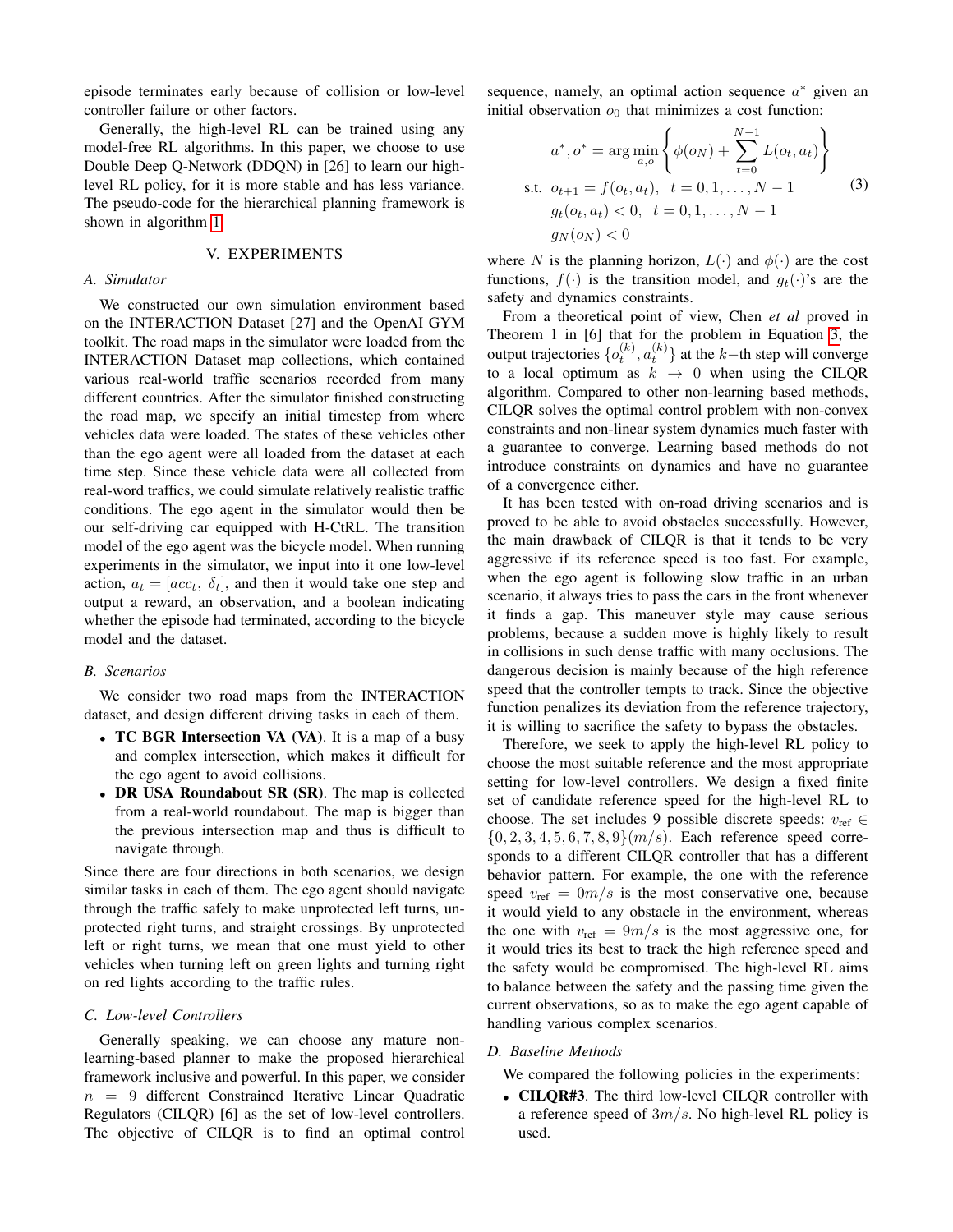<span id="page-4-1"></span>

Fig. 3: The planned trajectories in both maps. The ego car is always red and the obstacles are always purple. The future trajectories for the next 10 high-level timestep  $h$  are plotted using a line with markers on it. A green line means H-CtRL chooses a low-level CILQR planner with high reference speed, while a red line means H-CtRL chooses one with low reference speed. The darker the red, the lower the speed.

- CILQR#9. The ninth low-level CILQR controller with a reference speed of  $9m/s$ . No high-level RL policy is used.
- Random. The hierarchical framework with the highlevel RL is replaced by a random sampler, which chooses low-level controllers randomly.
- H-CtRL. Our proposed hierarchical behavior planning framework.

It would be tedious to compare and list results of all low-level CILQR controllers, so we only choose two representative low-level controllers here. CILQR#3 plans trajectory that tracks a low reference speed, which will results in a rather conservative driving strategy, whereas CILQR#9 is just the opposite resulting in an aggressive driving strategy.

## *E. Implementation Details*

We trained and tested the RL in our proposed hierarchical framework in two maps separately. At the beginning of each episode, we initialized the position of the ego vehicle at the edge of the road map, perturbed by a Gaussian noise. The initial timestep to load obstacles from the dataset was randomly sampled from 600 to 900 original timestep in VA and from 100 to 400 in SR. Each timestep in the simulator as well as CILQRs lasts 0.1s, whereas each timestep of the high-level RL lasts 1.0s with  $p = 10$ .

The goal of each episode was also chosen randomly, either to turn left, turn right, or to go straight. The observation that was fed into the high-level RL was the observation given by the simulator plus the goal of each episode. The RL policy was represented by a neural network with two fully connected hidden layers. According to the high-level decision, the same observation was then fed into the lowlevel controller to plan executable actions in the simulator for the ego agent.

<span id="page-4-0"></span>TABLE I: Average episode returns, collision rate, and the completion rate within 50s time limit based on 100 episodes in each map.

| Method                 | Aver. Epi. Return | <b>Collision Rate</b> | Completion Rate |
|------------------------|-------------------|-----------------------|-----------------|
| Intersection (VA)      |                   |                       |                 |
| CILOR#3                | 80.06             | 0.07                  | 0.24            |
| CILOR#9                | 37.84             | 0.59                  | 0.09            |
| Random                 | 51.23             | 0.36                  | 0.17            |
| $H-CtRI.$              | 86.59             | 0.10                  | 0.85            |
| <b>Roundabout (SR)</b> |                   |                       |                 |
| CILOR#3                | 73.52             | 0.05                  | 0.17            |
| CILOR#9                | 48.64             | 0.47                  | 0.22            |
| Random                 | 55.13             | 0.32                  | 0.28            |
| H-CtRL                 | 90.29             | 0.08                  | 0.91            |

# VI. RESULTS

# *A. Statistics*

We ran each policy for 100 episodes in VA and SR separately, and compared the average episode return, the collision rate, and the completion rate within a 50s time limit.

As shown in Table [I,](#page-4-0) the proposed H-CtRL has the best performance in terms of the average episode reward. It is much higher than CILQR#9 and Random, while CILQR#3 is close to it. Considering the experiment setting where initial states of the environment are sampled randomly among a wide range, we can safely conclude that our proposed H-CtRL is able to handle various situations better than each individual low-level planners. It also implies that H-CtRL is better than a random high-level switching policy, so the high-level RL successfully learned useful skills to navigate through various complex urban traffics.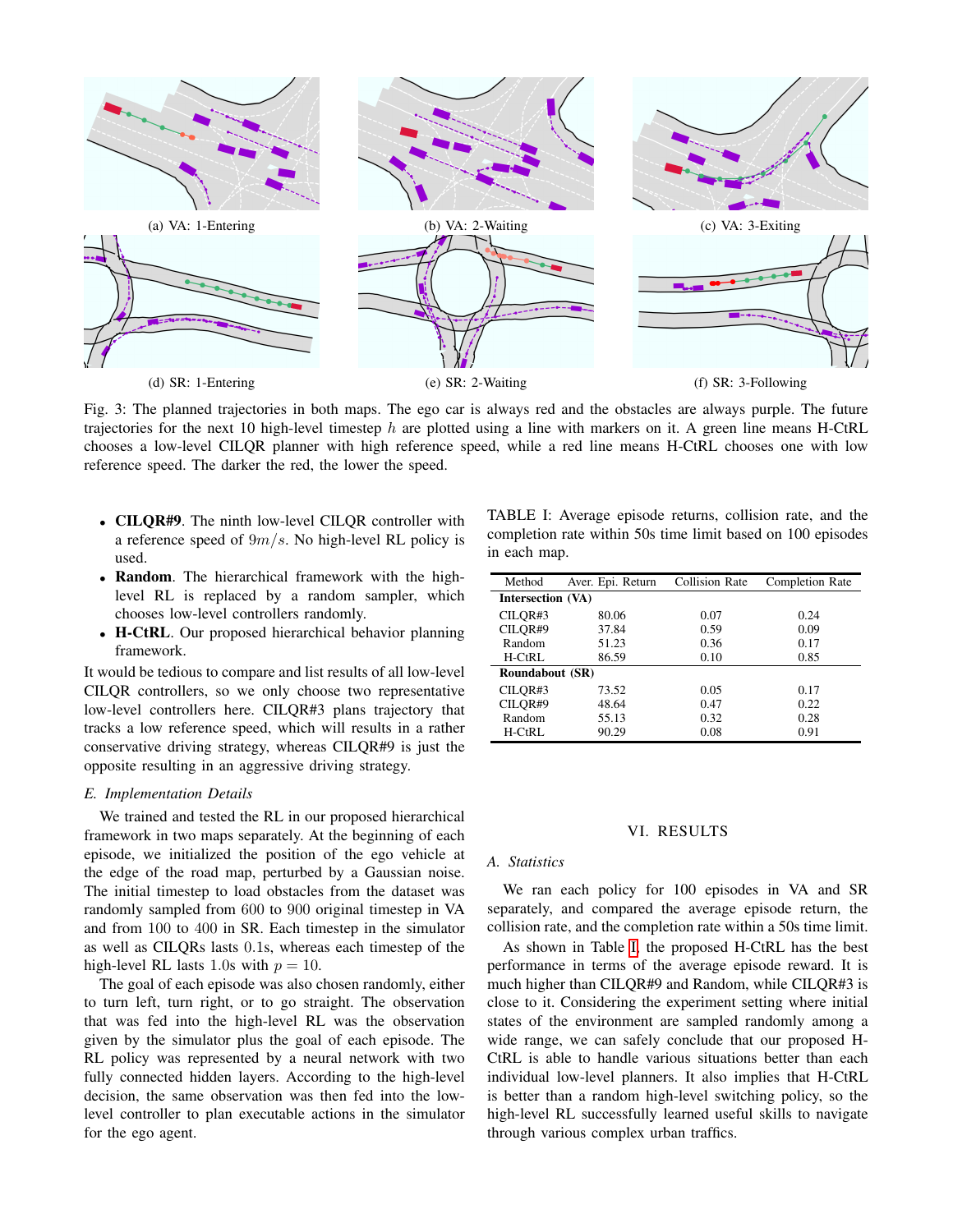When looking into the collision rate, CILQR#3 performs the best, following by H-CtRL. CILQR#9 is the most aggressive policy, as is implied by its high reference speed. When we set a time limit of 50 seconds for each episode, only the proposed H-CtRL has the ability to finish the task in both maps. CILQR#3 is too conservative and drives at a low speed, making it almost impossible to finish the task in time. CILQR#9 is just the opposite of CILQR#3. It drives too fast to recognize danger and to avoid collisions in time. The random switching policy fails to reach a high completion rate because of a mixture of the reasons aforementioned. If we look into the collision rate and the completion rate together, we can conclude that H-CtRL makes a good balance between the safety and the operation time.

## *B. Visualization*

To show the details of what happened in both VA and SR, we visualized one representative episode in each map.

Figure [3a](#page-4-1) - [3c](#page-4-1) are the visualization for an episode in VA, where the ego car was trying to make a left turn when the traffic light was green. According to traffic rules, it must yield to oncoming cars from across the road. As we can see in Figure [3a,](#page-4-1) the high-level RL first chose to drive at a high speed of approximately  $6m/s$  (as shown by the green markers) into the entrance of the intersection. Then it decided to slow down in front of the intersection (as shown by the orange markers). When cars continued to come from the opposite direction, the high-level RL planned a perfect stop to stay put (as shown in Figure [3b\)](#page-4-1). After all cars finished crossing the intersection, It decided to accelerate and to exit the intersection as fast as possible (as shown in Figure [3c\)](#page-4-1).

One episode in SR was visualized in Figure [3d](#page-4-1) - [3f.](#page-4-1) In this episode, the ego agent was trying to go straight across the roundabout. When it was approaching the roundabout, the high-level RL chose to drive at a high speed as usual (implied by the green markers in Figure [3d\)](#page-4-1). When it was about to enter the roundabout, the high-level RL decided to slow down (shown in Figure [3e\)](#page-4-1) so that it could observe the surroundings and could avoid collisions if necessary. After it exited the roundabout (shown in Figure [3f\)](#page-4-1), it first accelerated toward the goal position. But there were several obstacles driving slowly in the front, so it chose a low-level controller with a very low reference speed ( $v_{\text{ref}} = 2m/s$ ). Then the low-level CILQR controller helped the ego agent to slow down and avoid collisions.

We visualized the velocity and the task progress of H-CtRL for the SR episode described above, and compared them with those of CILQR#3 and CILQR#9 in Figure [4.](#page-5-0) As we can see, neither CILQR#3 nor CILQR#9 managed to finish the task before the time was up. The ego agent with CILQR#9 collided with obstacles in the episode, whereas the one with CILQR#3 did not manage to finish the task before the time was up. Only the agent with H-CtRL successfully finished this episode. We can therefore conclude that our proposed H-CtRL has the ability to handle these complex urban traffic conditions safely and efficiently.

<span id="page-5-0"></span>

(a) The velocity vs. the position along the trajectory of the ego agent.



(b) The task progress vs. the timestep of the ego agent.

Fig. 4: A visualization of the velocity and the task progress of the ego agent driving in SR. The proposed H-CtRL was compared to CILQR#3 (with  $v_{ref} = 3m/s$ ) and CILQR#9 (with  $v_{\text{ref}} = 9m/s$ ). The black cross means that the episode was terminated earlier without reaching the goal position.

# *C. Failure Cases*

When training and testing our proposed method, we discovered that the ego agent braked really hard if it observed obstacles in the front or the front vehicle slowed down. We believed that this is caused by the low-level CILQR controllers, which only considered the safety constraint without any optimization on the comfort. Generally speaking, our proposed hierarchical framework has the ability to adopt many low-level planners. Therefore, the future work is to add more low-level planners into the framework, and to train them all together to get a more powerful and generalizable behavior planner.

#### VII. CONCLUSION

In this paper, we proposed a general behavior planner for autonomous vehicles based on reinforcement learning and safe motion planners. By combining the power of lowlevel safe controllers with a high-level reinforcement learning coordinator, various complex urban traffic conditions can be handled via this general framework. We built a simulator that can reproduce scenarios according to real-world traffic dataset. The proposed algorithm was trained and tested based on such real traffic data. Compared to other baseline methods, the proposed framework achieved both high completion rate and low collision rate, verifying its ability to handle various traffic scenarios with satisfying performance on both safety and efficiency.